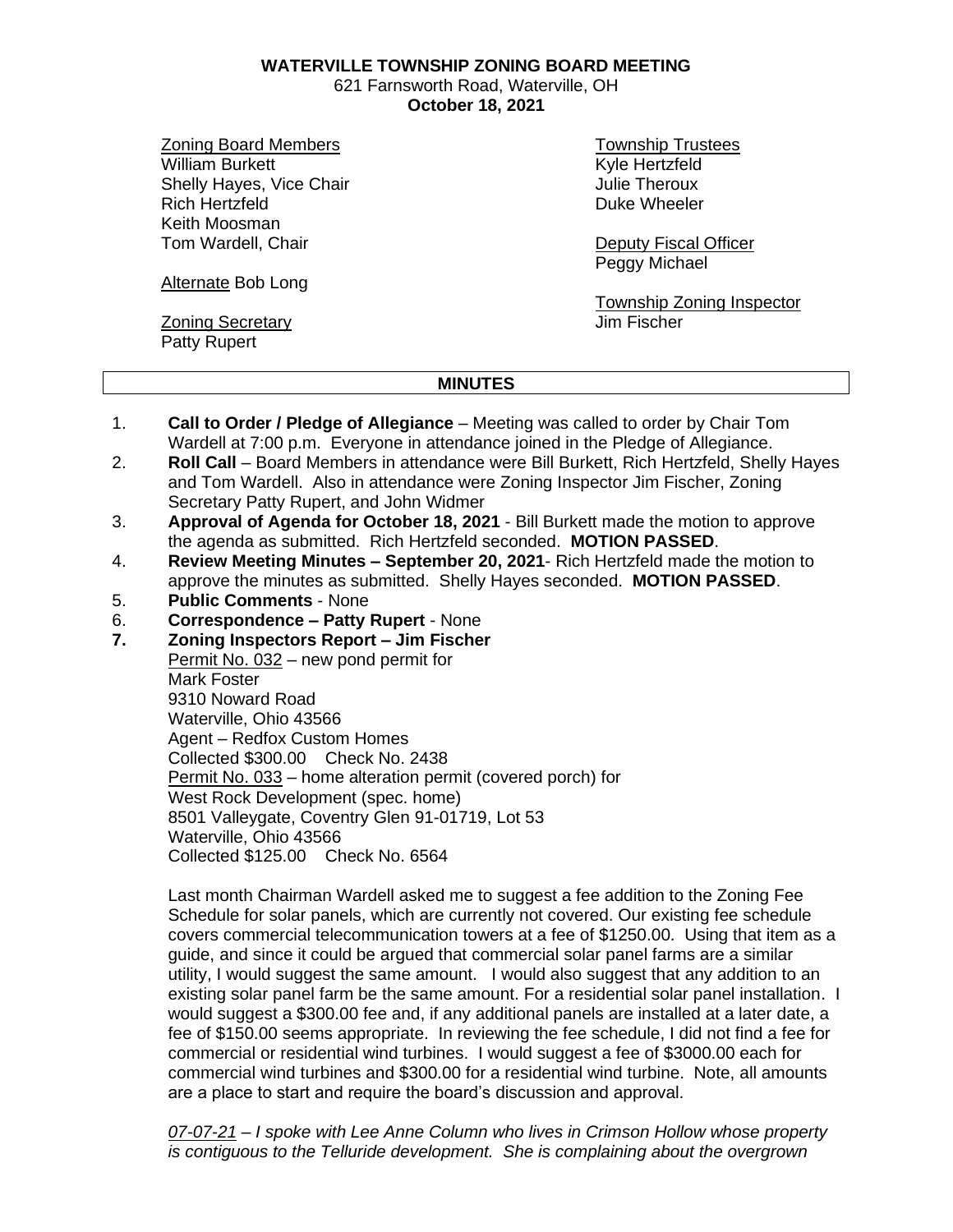*weeds and thistle seed blowing onto their property and the neighboring properties and swimming pools. I am working with Homes by Josh Doyle to have the property mowed. 07-26-21 – I spoke, in person, to Mike Mallery of Homes by Josh Doyle, about the weed problem on the Telluride property located on Dutch Road. We agreed that he would have his maintenance personal take care of the problem by 08-13-21, which was a few days over two weeks. This was the second time we have met in person and the second time I was told two weeks was adequate to get the property mowed or chopped. The*  first time were talked about the problem was after the BZA meeting for the Telluride *fence. Currently I have left two phone messages to return my call, but he has not. Mr. Mallery has responded to a text from me on 08-16-21, stating his maintenance man has been in the hospital, and they were looking into other options for weed removal. He also responded to a text on 08-24-21, stating that they are trying to get quotes and hire the work done. I cannot get him to give me hard date to perform the work.*

*08-30-21 – The trustee's authorized me to send a certified letter to Mike Mallery of Homes by Josh Doyle in regards to the ongoing overgrown weed problem on the Telluride property. He called the next day. We spoke about a schedule which was satisfactory to both of us. He did not meet the agreed upon deadline. I have texted him each week since and he a had a excuse each time. My last communication with him was on September 14, 2021. He wrote that he has a lawn company hired to do the work and that the job is on their schedule but no firm date. The work is still not done. I am quite tired of him not responding to the problem.* 

10-08-2021 – Finally some progress on the Telluride property has been accomplished. The area from Dutch Road, north to where the crops are planted has been taken care of. Unfortunately, zero work was performed north of the crop fields to the north Telluride property line. This is the main area that the neighbors have been complaining about. Mike is aware of this. I will continue to monitor the problem.

09-20-21 – I spoke with Kyle Newkirk about a possible flower farm on a property on Stiles Road. All were general question. He did ask about an accessory building before a home was built.

09-27-2021 – I spoke with Patricia Schwee who had questions about the property that is for sale at 7750 Dutch Road (the old Betty Shultz property). She was thinking about starting a vineyard with a retail wine tasting business. She also had questions about possibly converting the riding arena into and events center that could be rented out. We had a long discussion. The property is still for sale.

10-05-2021 – I spoke with Sandra Hale. She had set back questions about a piece of property.

10-06-2021 – I spoke with Anthony from Nexis. Nexis would like to place a triple wide mobile home on the compressor station property for permanent office space. I told him that mobile home structures were not allowed in the township and did not meet the architectural requirements as outlined in our zoning resolution. I referred him to the compressor station section of the zoning resolution.

10-07-2021 – I spoke with Brian Carrroll. He had questions about plot plans. 10-07-2021 – I spoke with Kreg Moosman, 10001Neapolis Waterville Road. I have received a complaint that there may be a commercial trucking business operating from the property which is currently zoned Agriculture. He did say he has on commercial licensed multi axle dump truck that is contracted out some days of each week and has an employee driver that operates the vehicle. I explained that his property was not zoned to operate the business. I explained his options, (1) request a conditional use permit, (2) remove and park the truck on a property which is zoned properly, (3) not use the truck for commercial business. A home occupation permit was not an option. Does not allow for an employee.

## **8. Old Business**

**Zoning Resolution Review – John Widmer** – Review of all sections. Began review with questions board members had from previous reviews where John was not in attendance.